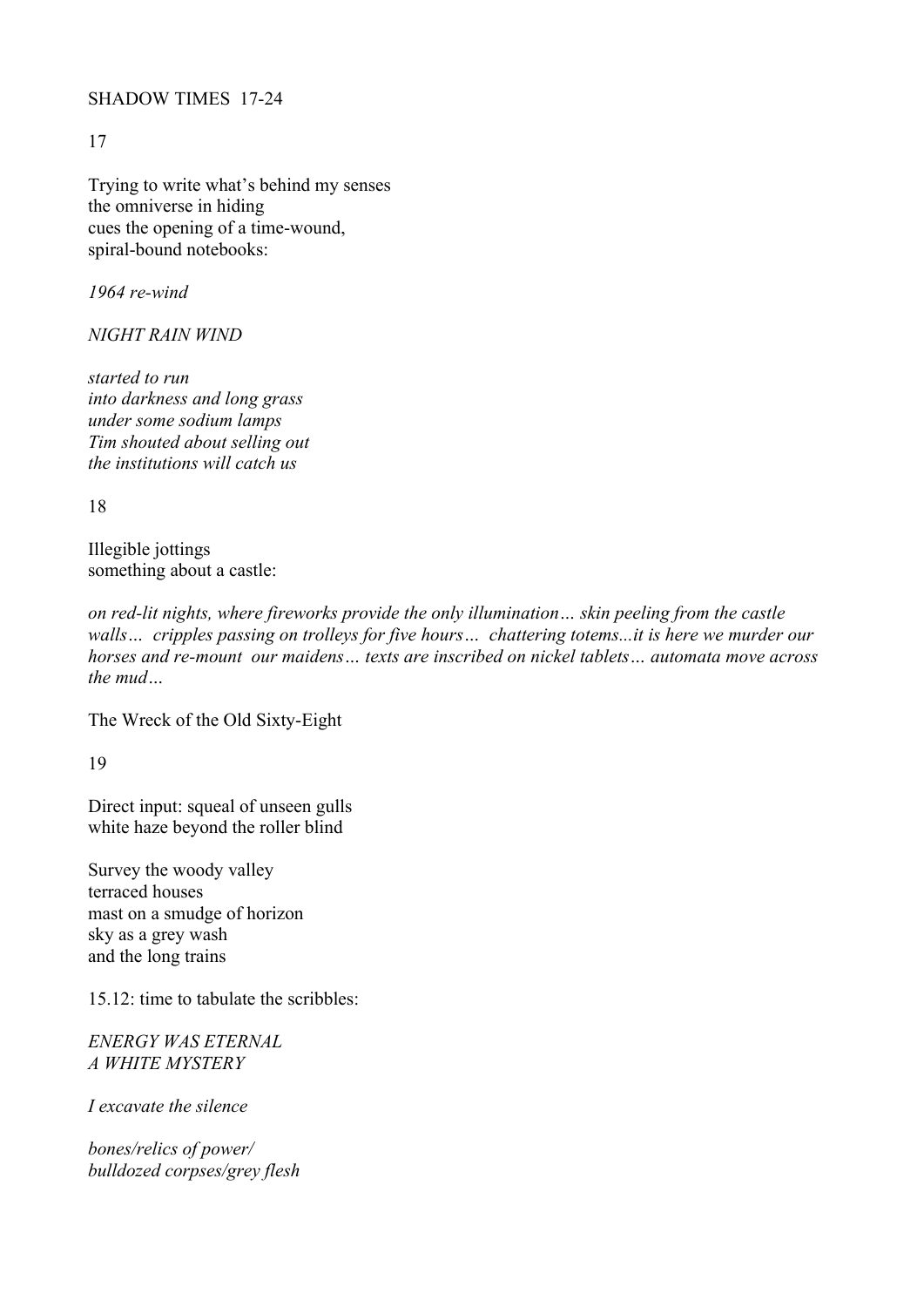A badger walks down this street at midnight. The din of the barbecues and their criminal incidents has faded. Houses at the summit of our sloping garden light their turrets and keep the back bedroom under vampire surveillance.

 I have a revision plan. Time to rampage in my wreckage, re-shape the shadow. Time was running down throughout 1968. I was notating my young entropy:

*I have an infection of the pen. Confined to the house of words. The cries of the baby are speeding up and the streets are partitioned with glass. Priest in the tabernacle, head in a bowl of oil. His animal gored bystanders under the tree of sin.* 

I had failed to read the operating manual for my head. I had no idea what its sub-systems were doing. Instead I took the lead role of holy ghost in the meat-engine, an ethereal tripester. No chemicals were used. I let the words talk me into the naughty corner. I really tried to break Heisenberg's Rule, too hard.

21

A soprano tickles her nice throat on the radio. Cars beetle down a road across the valley. Grey slab of sky across the sea. The train is static. Gull floats at eye-level. I'm in alignment with a mast on the horizon, to keep me on message. The channels are opening, into the Black Book of 69, a senior edit:

*Doppler wail of the blues, red-hot petals of a sax, guitar blade vibrating into a body of good times, Horizontal city-lattice of Cyril's harmonica. Notes tumbling into me. I wanted to dance back to my energy centre. The past is a wet finger writing on glass. Uncorking the soul falsifies the unconscious. I want to disappear/reappear on the surface of the earth.*

*I am dead every other minute. No overflow. Not the dynaflow of the overman. No overflight. No superimposition of the superman. Not violent enough. Not good enough, young man. The cat is asleep.*

*The whole problem lies in harnessing the energies. 'Transformation of the world by desire.' The mind rattles and rolls.*

This text has been heavily redacted, and modified to meet current standards. Compression was applied using a drop-down menu. Subject's mind was juddering like the washing machine purchased at a thrift store on 4th Avenue.

22

I'm opening my files under the forty-five year rule, although it might have been better to walk into the cold bright air, to hit the promenade and play at flaneur here and there at Hackney-by-the-Sea. The Black Book is a mess of scrawl, the writer writing himself into an entanglement of webbing, a lysergic spidering. He was trying to break through the surface of the page, he was waiting for a surreal leakage:

20